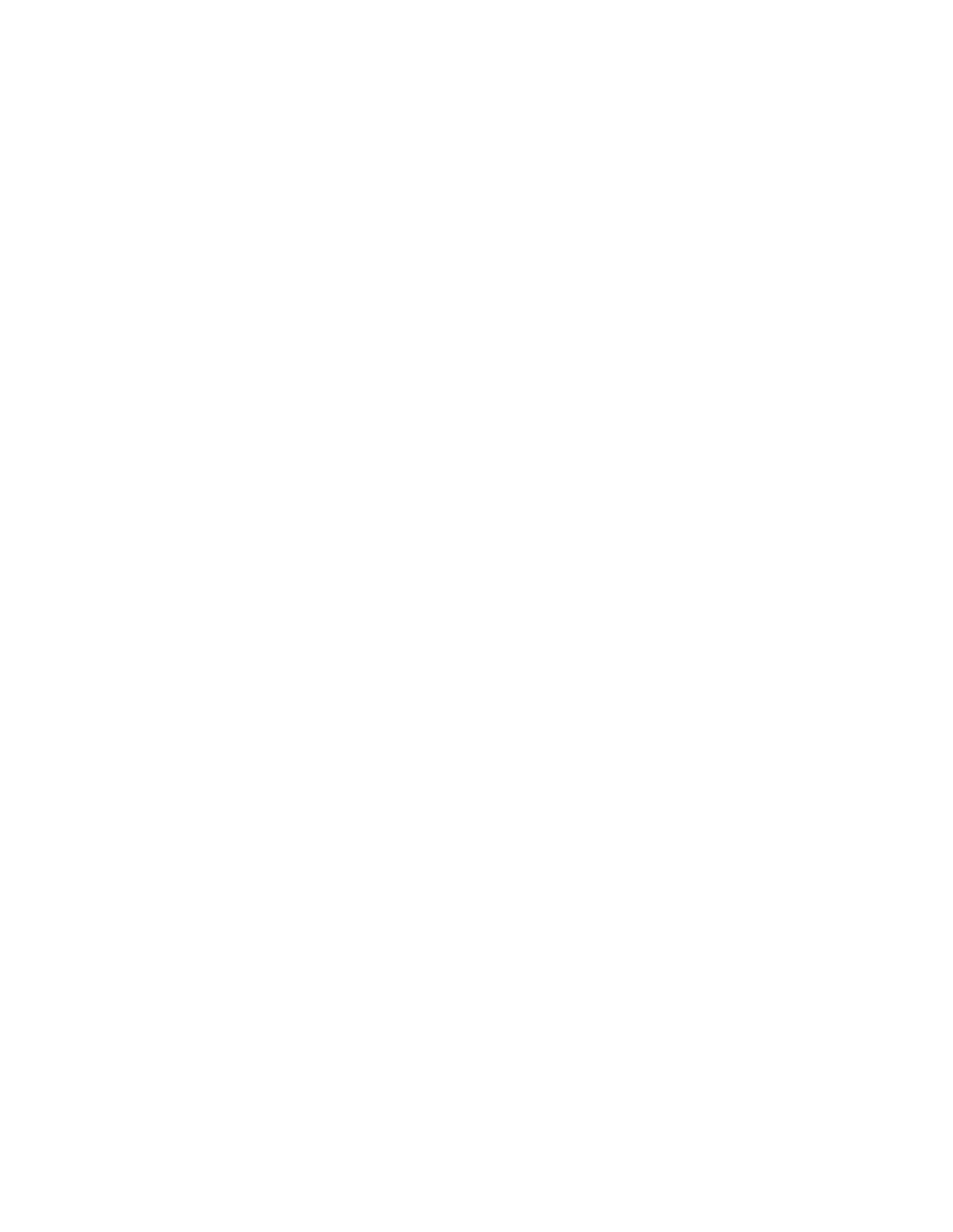| <b>REVISION HISTORY</b><br>[14RE508]                                                             |                            |                                                                                                                               |               |                     |  |  |
|--------------------------------------------------------------------------------------------------|----------------------------|-------------------------------------------------------------------------------------------------------------------------------|---------------|---------------------|--|--|
| For the most current revision of this document, please check the Technisonic website: www.til.ca |                            |                                                                                                                               |               |                     |  |  |
| <b>REV</b>                                                                                       | <b>SECTION</b><br>- PAGE - | <b>DESCRIPTION</b>                                                                                                            | <b>DATE</b>   | <b>EDITED</b><br>BY |  |  |
| N/C                                                                                              |                            | Original Document Release.                                                                                                    | Nov. 25, 2014 | H.D.                |  |  |
| A                                                                                                | iv & 10                    | Changes made to DO-160G:<br>- Operational Shock and Crash Safety changed<br>to Category B.<br>- Flammability Condition added. | Sep. 09, 2015 | A.L.                |  |  |
|                                                                                                  | $\mathsf{V}$               | Table of Contents was missing Subsections 2.6.1<br>to 2.6.8 and 2.7.1 to 2.7.5.                                               |               |                     |  |  |
|                                                                                                  | All                        | Page Numbers are now sequential.                                                                                              |               |                     |  |  |
|                                                                                                  | All                        | Corrected Spelling & Grammar throughout<br>document.                                                                          |               |                     |  |  |
| B                                                                                                | iv                         | Flammability Category C refers to Mod 6 only.                                                                                 | Nov. 09, 2015 | A.L.                |  |  |
|                                                                                                  | 10                         | Added NOTE-3 to Environmental Qualification<br>Form.                                                                          |               |                     |  |  |
| $B - 1$                                                                                          | j.                         | Added Website Information to Revision Page.                                                                                   | Nov. 30, 2016 | A.L.                |  |  |
|                                                                                                  | 184                        | Clarified voltage information.                                                                                                |               |                     |  |  |
| $B - 2$                                                                                          | 2.4                        | Added IN-RC9 as an option.                                                                                                    | Feb. 25, 2021 | <b>SM</b>           |  |  |
|                                                                                                  |                            | Added part number to description                                                                                              |               |                     |  |  |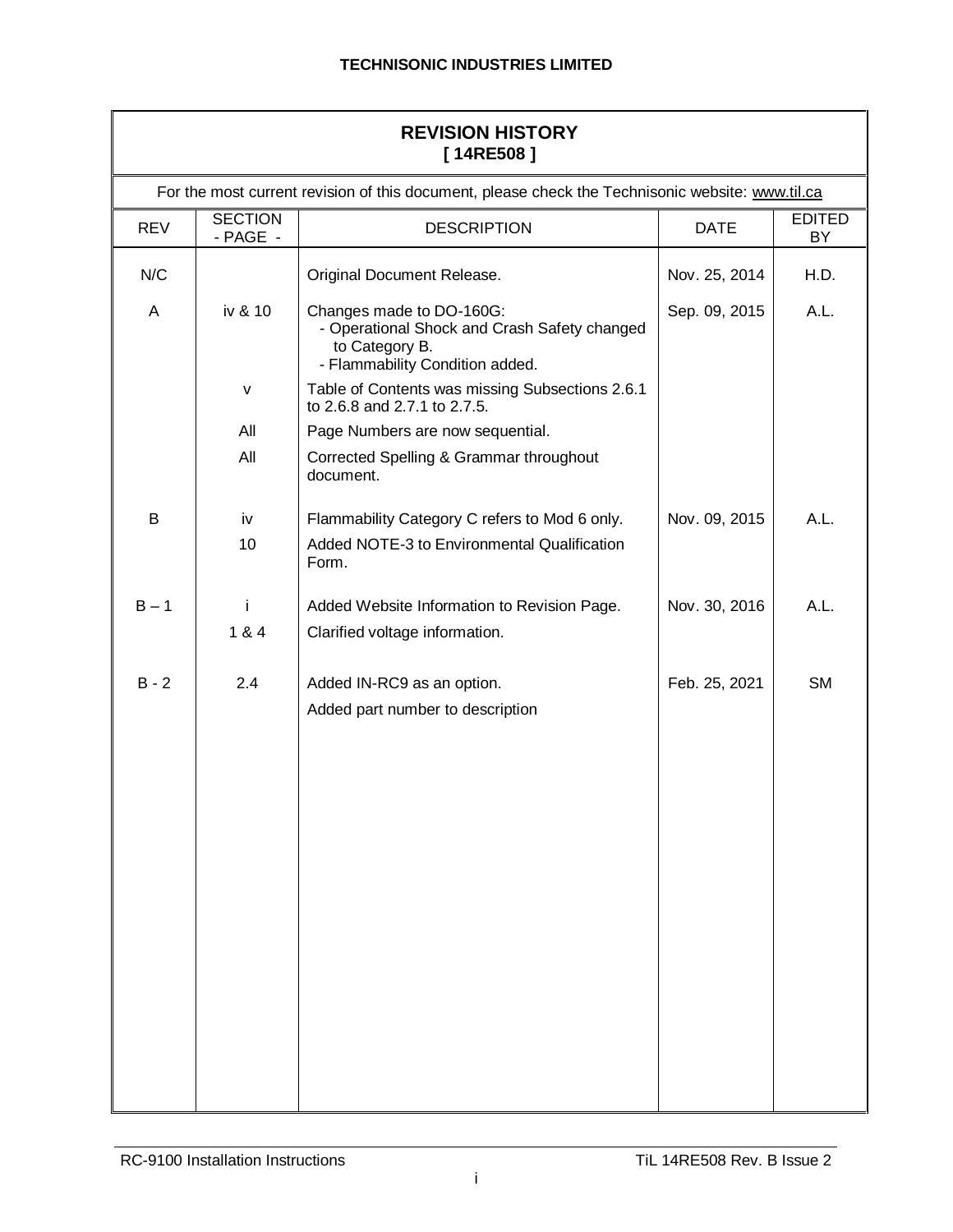This page is intentionally left blank.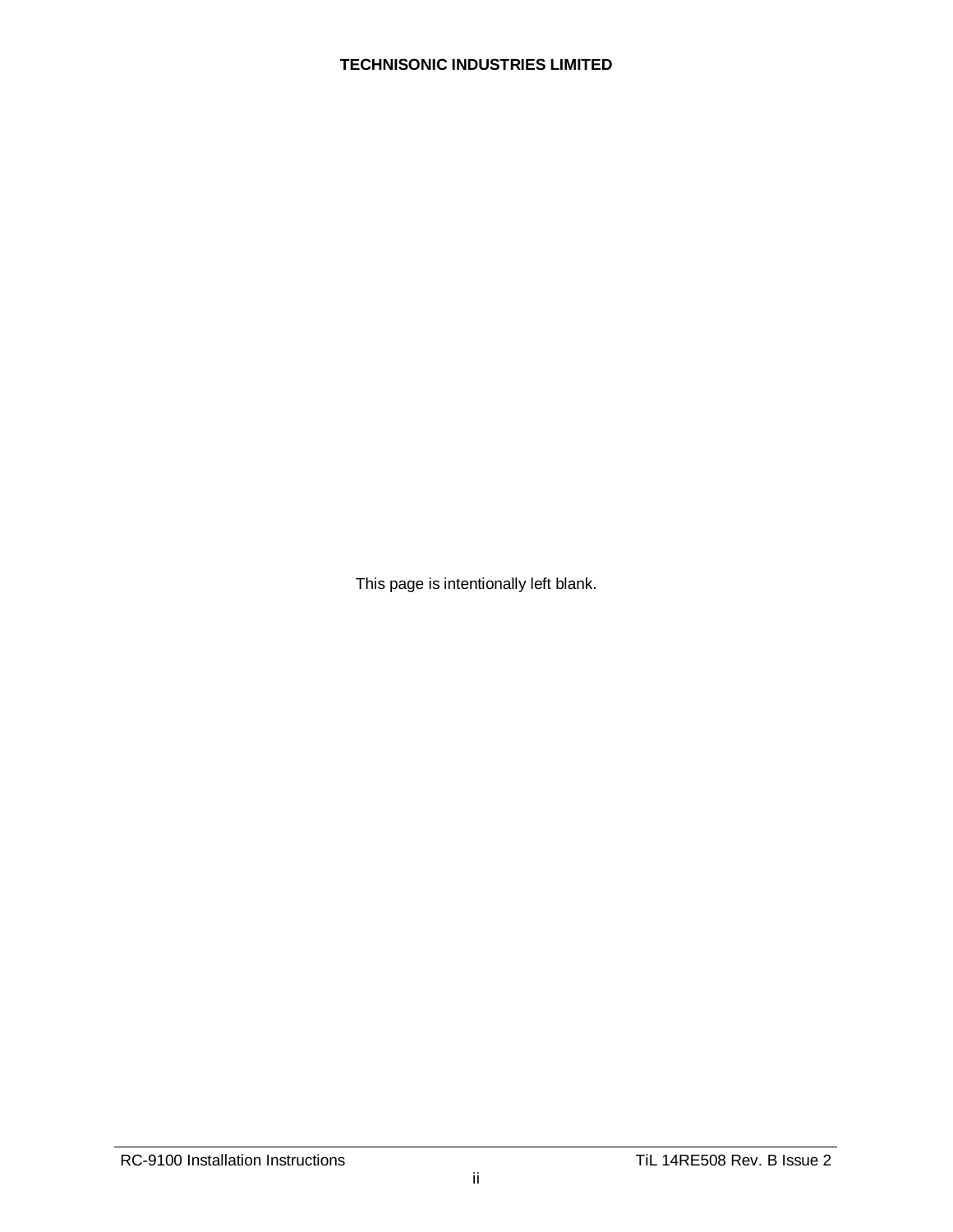# **NOTES**

#### **ESD CAUTION**



This unit contains static sensitive devices. Wear a grounded wrist strap and/or conductive gloves when handling printed circuit boards.

#### **FCC COMPLIANCE INFORMATION**

This device complies with Part 15 of the FCC Rules. Operation is subject to the following two conditions: (1) this device may not cause harmful interference and (2) this device must accept any interference received, including interference that may cause undesired operation.

#### **WARNING AND DISCLAIMER**

Changes or modifications not expressly approved by Technisonic Industries could void the user's authority to operate the equipment.

This manual is designed to provide information about the RC-9100. Every effort has been made to make this manual as complete and accurate as possible.

#### **WARRANTY INFORMATION**

The Model RC-9100 Remote Control Head is under warranty for one year from date of purchase. Failed units caused by defective parts or workmanship should be returned to:

Technisonic Industries Limited 240 Traders Boulevard Mississauga, Ontario L4Z 1W7

Tel: (905) 890-2113 Fax: (905) 890-5338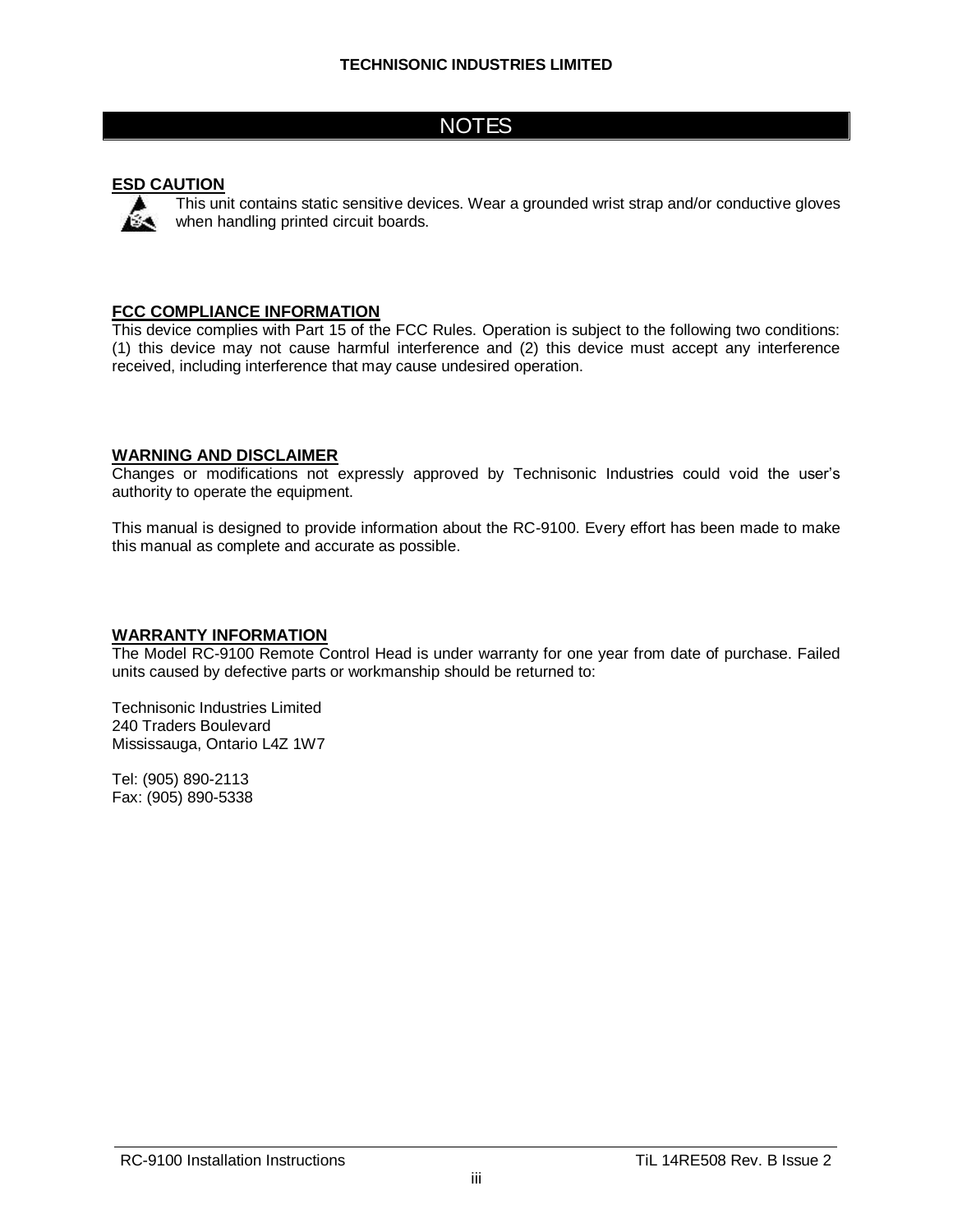### **SUMMARY OF DO-160G ENVIRONMENTAL TESTING**

Summary of DO-160G Environmental Testing for Technisonic Model RC-9100 Remote Control:

| <b>Conditions</b>                         | Category       |
|-------------------------------------------|----------------|
| Temperature and Altitude                  | A2, B1, C4, D1 |
| <b>Temperature Variation</b>              | B              |
| Humidity                                  | A              |
| <b>Operational Shock and Crash Safety</b> | B              |
| Vibration                                 | S, U           |
| <b>Magnetic Effect</b>                    | 7              |
| Power Input                               | B              |
| <b>Voltage Spike</b>                      | B              |
| <b>Audio Frequency Susceptibility</b>     | B              |
| <b>Induced Signal Susceptibility</b>      | АC             |
| <b>Radio Frequency Susceptibility</b>     | т              |
| Radio Frequency Emission                  | М              |
| Electrostatic Discharge                   | A              |
| Flammability                              | C*             |

\* *Only applies to units with "MOD 6" marked on the modifications label.*

For more detailed information, see Appendix A.

#### **INSTALLATION APPROVAL NOTE**

Presently, no TSO standard exists for airborne FM transceivers. To make it easier for installation agencies to provide their customers with an approved installation supported by an effective Airworthiness Approval, Technisonic has secured Supplemental Type Certificate (STC) approval. The above referenced DO-160G test data is also on file and available from Technisonic to support approval requirements in airframes for which Technisonic does not possess an STC.

Approved aircraft types are listed in the attachments to the formal STC documents. These STCs are the exclusive property of Technisonic and require the written authority of Technisonic for their use. To assist Factory Authorized Technisonic Dealers in the certification process, we have placed copies of our Canadian and US STCs on our website along with a letter of authorization for their use. These documents may be downloaded and used as support for the technical submission to FAA or Transport Canada. Only authorized factory dealers/installers are permitted to download and make use of these documents on behalf of their customers (end users) in support of regulatory agency approval. Please refer to the Technisonic website www.til.ca for the latest issue of available STCs and letter of authorization for use.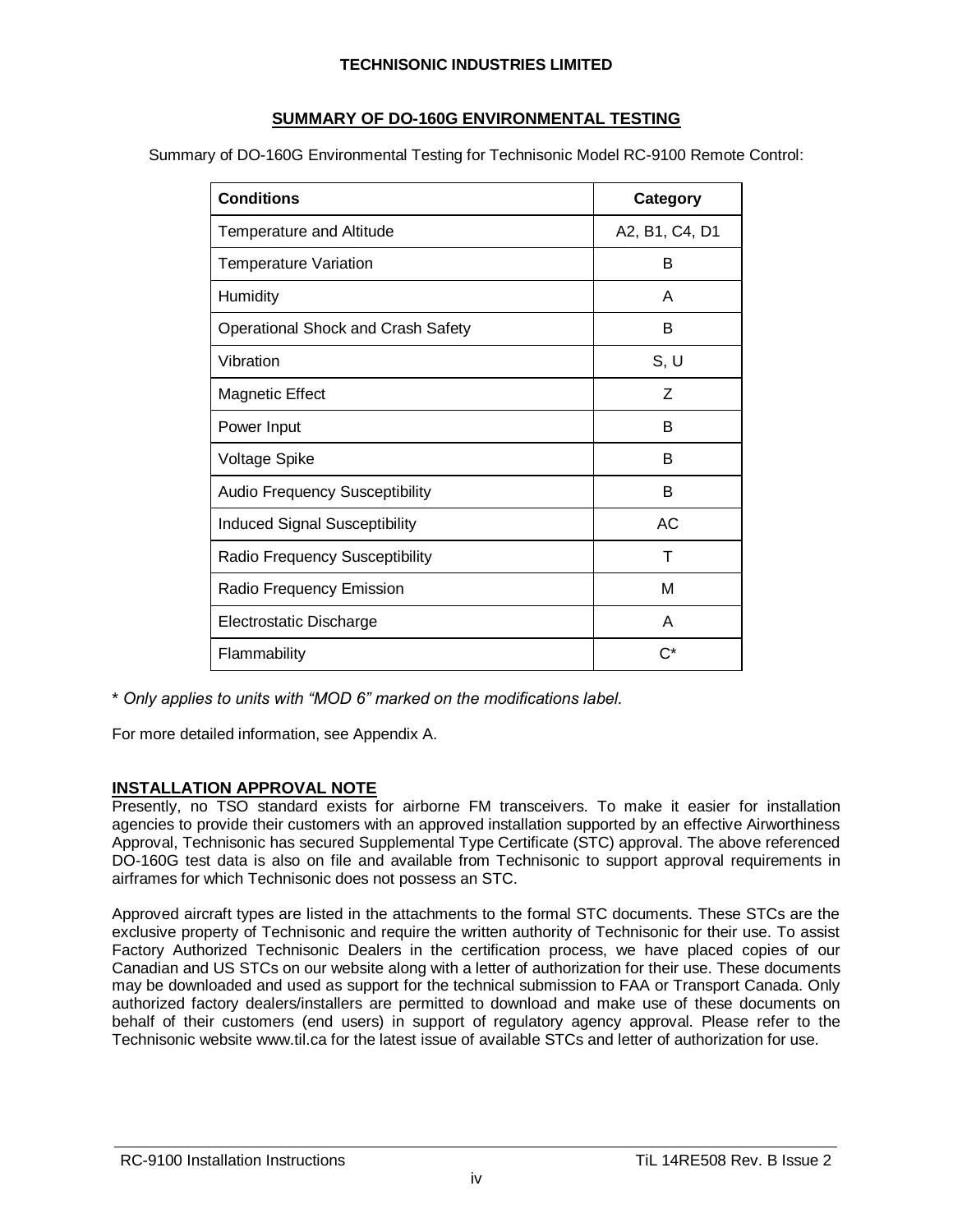# TABLE OF CONTENTS

| <b>SECTION</b> | TITLE                            | <b>PAGE</b> |
|----------------|----------------------------------|-------------|
|                |                                  |             |
|                | <b>GENERAL DESCRIPTION</b>       |             |
| 1.1            |                                  |             |
| 1.2            |                                  |             |
| 1.3            |                                  |             |
|                |                                  |             |
|                |                                  |             |
| $\overline{2}$ | <b>INSTALLATION INSTRUCTIONS</b> |             |
| 2.1            |                                  |             |
| 2.2            |                                  |             |
| 2.3            |                                  |             |
| 2.4            |                                  |             |
| 2.5            |                                  |             |
| 2.6            |                                  |             |
| 2.6.1          |                                  |             |
| 2.6.2          |                                  |             |
| 2.6.3          |                                  |             |
| 2.6.4          |                                  |             |
| 2.6.5          |                                  |             |
| 2.6.6          |                                  |             |
| 2.6.7          |                                  |             |
| 2.6.8          |                                  |             |
| 2.7            |                                  |             |
| 2.7.1          |                                  |             |
| 2.7.2          |                                  |             |
| 2.7.3          |                                  |             |
| 2.7.4          |                                  |             |
| 2.7.5          |                                  |             |
|                |                                  |             |
|                |                                  |             |
|                |                                  |             |
|                | WARRANTY                         |             |

# **LIST OF FIGURES**

| <b>FIGURE</b> | mind del | <b>PAGE</b> |
|---------------|----------|-------------|
|               |          |             |
|               |          |             |

# **LIST OF TABLES**

| <b>TABLE</b> |                                             |  |
|--------------|---------------------------------------------|--|
|              | Wire Connections (9-Pin D-Connections – J1) |  |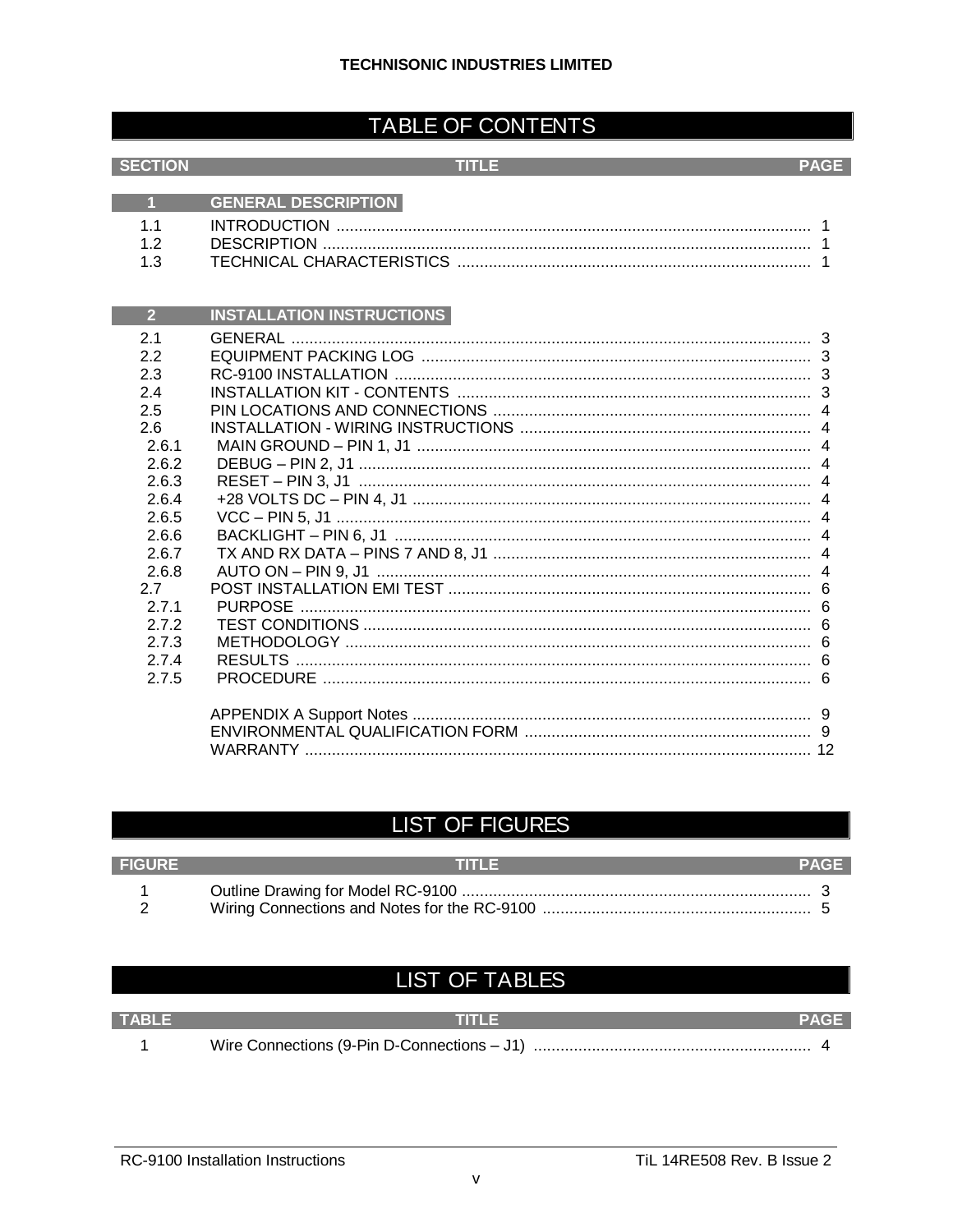This page is intentionally left blank.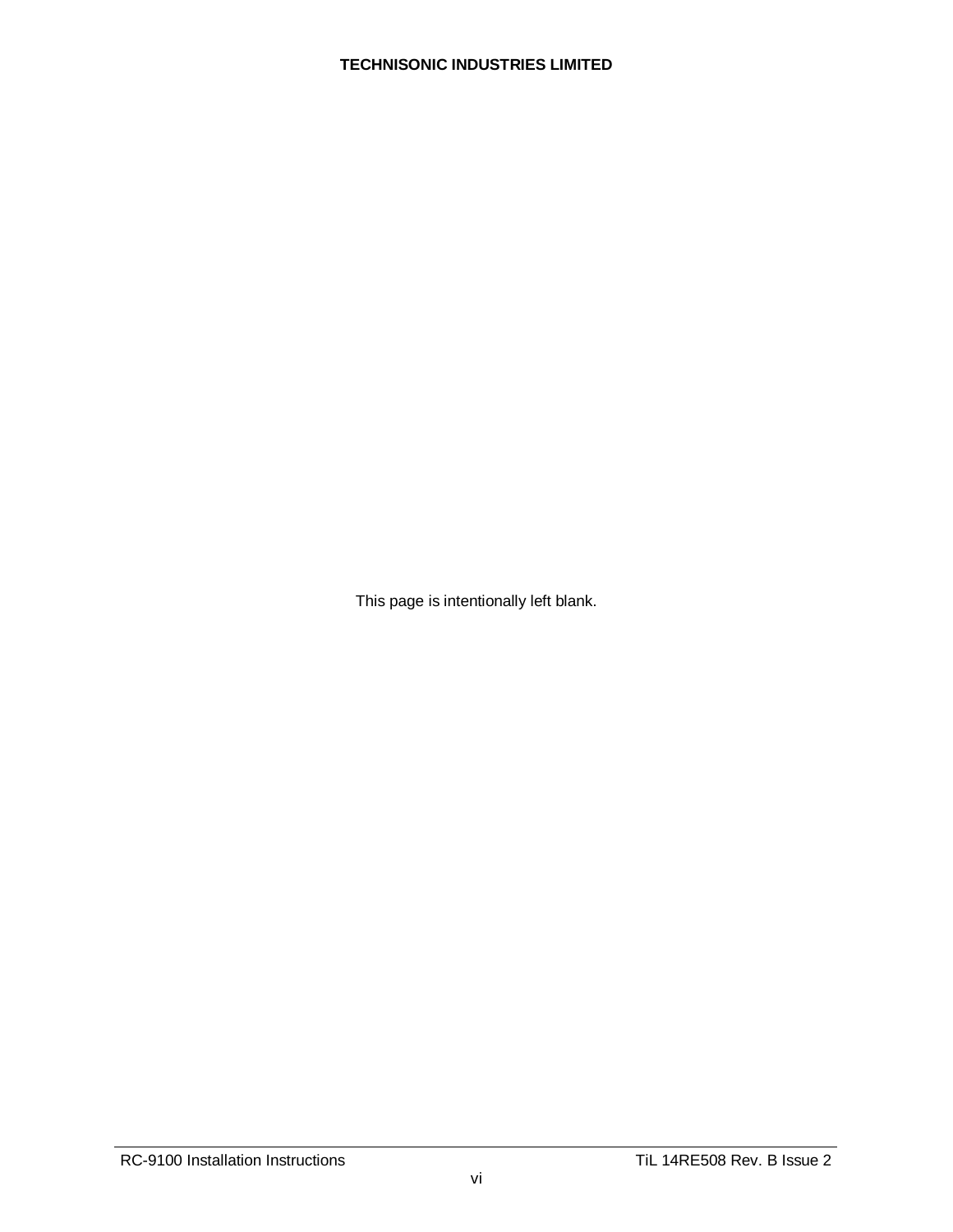# SECTION 1: GENERAL DESCRIPTION

#### **1.1 INTRODUCTION**

This publication provides installation information on the RC-9100 remote control.

#### **1.2 DESCRIPTION**

The RC-9100 is designed to be a remote control head for the TDFM-9100 series of airborne transceivers. It is a secondary (slave) control point and is not intended to replace the function of the front panel of the radio.

#### **1.3 TECHNICAL CHARACTERISTICS**

| <u>Specification</u>                | <b>Characteristic</b>                                                   |
|-------------------------------------|-------------------------------------------------------------------------|
| <b>Model Designation:</b>           | RC-9100                                                                 |
| Part Number:                        | 131281-1 (standard)<br>131281-2 (night vision compatible)               |
| <b>Physical Dimensions:</b>         | Approx. 5.75" x 3" x 1.3"                                               |
| Weight:                             | 12 oz (344g)                                                            |
| <b>Operating Temperature Range:</b> | $-30^\circ$ C to $+60^\circ$ C                                          |
| <b>Power Requirement:</b>           |                                                                         |
| Voltage:                            | 28.0 $V_{DC}$ , $\pm$ 15%                                               |
| Current:                            | 60 mA minimum                                                           |
|                                     | 150 mA maximum                                                          |
| Communication Protocol:             | <b>RS-232</b>                                                           |
|                                     | 115200, N, 8, 1                                                         |
| Panel Back Lighting:                | 28 V <sub>DC</sub> / <sub>AC</sub> or 5 V <sub>DC</sub> / <sub>AC</sub> |
|                                     | (Software Configurable)                                                 |
|                                     |                                                                         |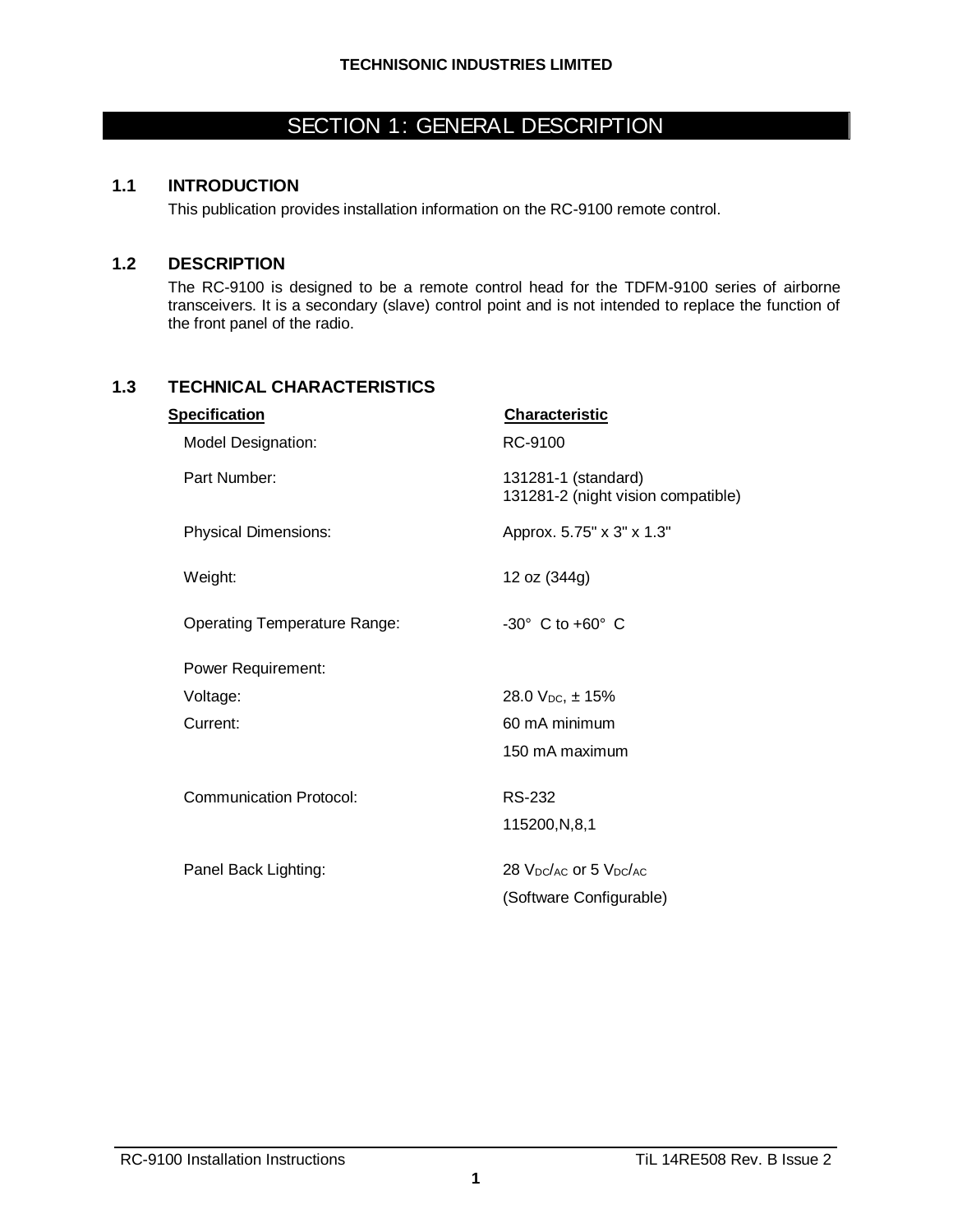This page is intentionally left blank.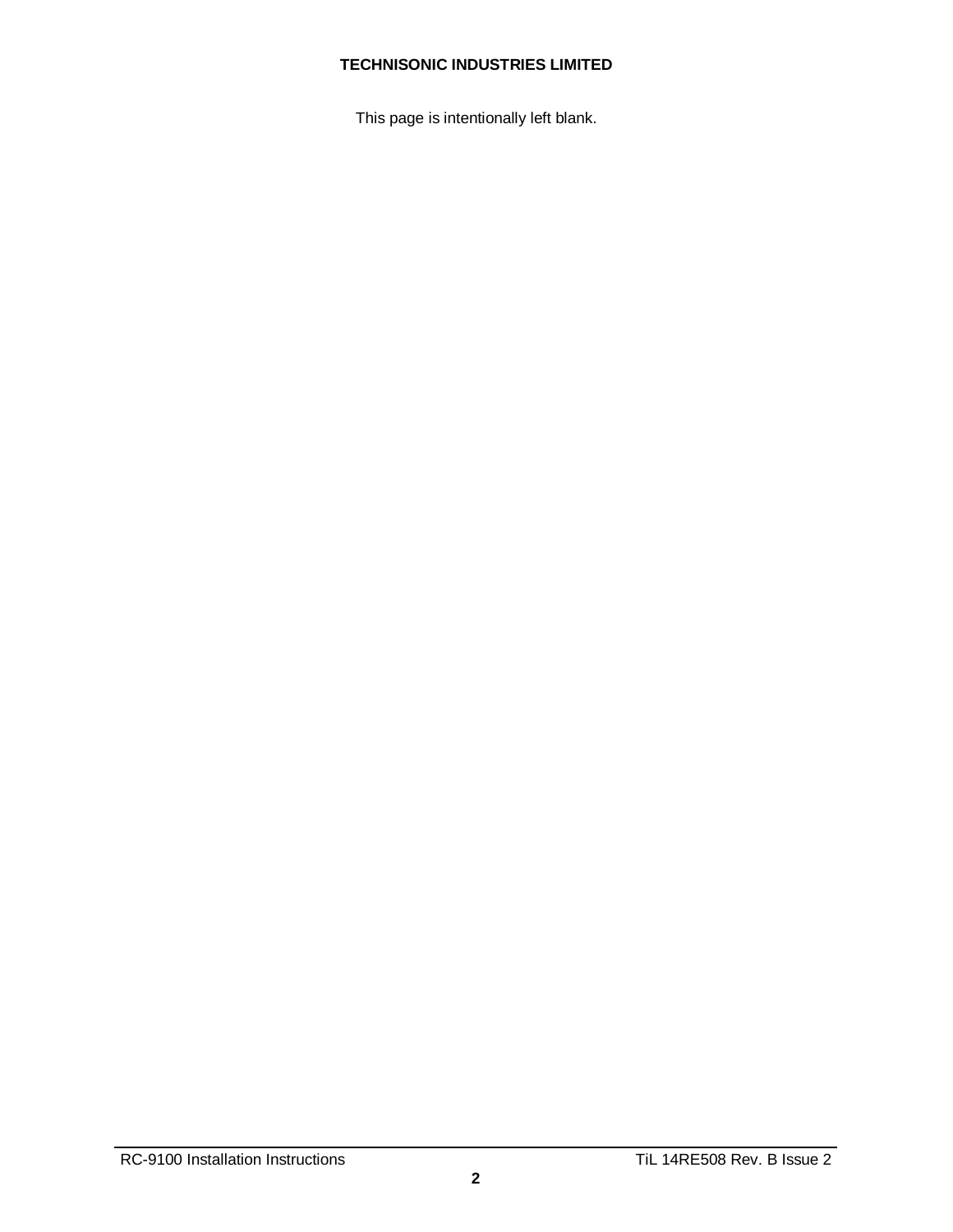# SECTION 2: INSTALLATION INSTRUCTIONS

#### **2.1 GENERAL**

This section contains information and instructions for the correct installation of the RC-9100 remote control.

#### **2.2 EQUIPMENT PACKING LOG**

Unpack the equipment and check for any damage that may have occurred during transit. Save the original shipping container for returns due to damage or warranty claims. Check that each item on the packing slip has been shipped in the container.

### **2.3 INSTALLATION**

The RC-9100 Remote Control (P/N 131281-1 or -2) is designed to be Dzus mounted and should be installed in conjunction with an IN-RC91 installation kit. See Figure 1 for an outline drawing of the unit with dimensions to facilitate the installation.

### **2.4 INSTALLATION KIT - CONTENTS**

The IN-RC91 installation kit (P/N 149534-1) or IN-RC9 kit (P/N 059616-1) consists of:

1. One 9-pin Cannon D mating connector (female) complete with crimp pins and hood.









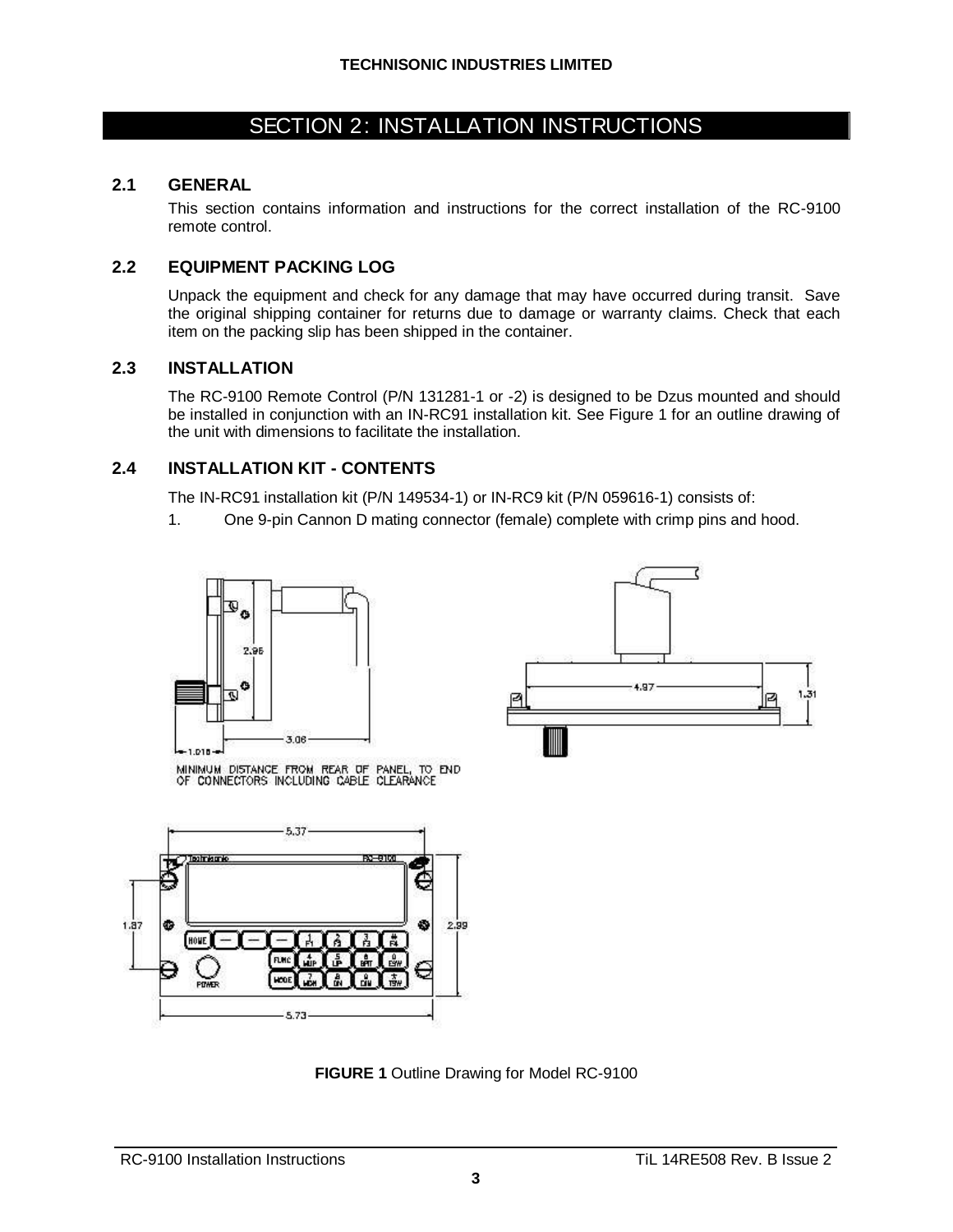#### **2.5 INSTALLATION - PIN LOCATIONS AND CONNECTIONS**

| J1 (9-Pin D-Connections) - Use FEMALE Connector |                     |  |  |  |
|-------------------------------------------------|---------------------|--|--|--|
| Pin#                                            | <b>Description</b>  |  |  |  |
| 1                                               | Ground              |  |  |  |
| 2                                               | Debug               |  |  |  |
| 3                                               | Reset               |  |  |  |
| 4                                               | +28 Volts DC        |  |  |  |
| 5                                               | Vcc $(+3.3 V_{DC})$ |  |  |  |
| 6                                               | <b>Backlight</b>    |  |  |  |
|                                                 | RX Data             |  |  |  |
| я                                               | <b>TX Data</b>      |  |  |  |
| 9                                               | Auto ON             |  |  |  |

**TABLE 1** Wire Connections

#### **2.6 INSTALLATION - WIRING INSTRUCTIONS**

Figure 2 shows all required connections and recommended wire sizes for the RC-9100 Remote Control.

#### **2.6.1 MAIN GROUND – PIN 1, J1**

Pin 1 should be connected to ground. The pin is internally connected to the chassis.

#### **2.6.2 DEBUG - PIN 2, J1**

Do not connect. This pin is used for software updates at the factory.

#### **2.6.3 RESET - PIN 3, J1**

Do not connect. This pin is also used for software updates at the factory.

#### **2.6.4 +28 VOLTS DC - PIN 4, J1**

Connect to the 28 volt DC avionics bus through a 1 amp breaker.

#### **2.6.5 VCC - PIN 5, J1**

Do not connect. This is a 3.3 volt output to supply the programmer for software updates at the factory. Output current is rated at 200 mA.

#### **2.6.6 BACKLIGHT - PIN 6, J1**

Connect to the aircraft dimmer bus. Backlighting is 28 V<sub>DC</sub>/AC or 5 V<sub>DC</sub>/AC.

#### **2.6.7 TX AND RX DATA - PINS 7 AND 8, J1**

These pins are to be connected to the RS-232 pins on the TDFM-9100. TX data connects to RX data on the radio and RX data from the remote goes to TX data on the radio.

#### **2.6.8 AUTO ON - PIN 9, J1**

Connect this pin to ground if you wish the unit to turn on with the avionics master. Leave unconnected otherwise.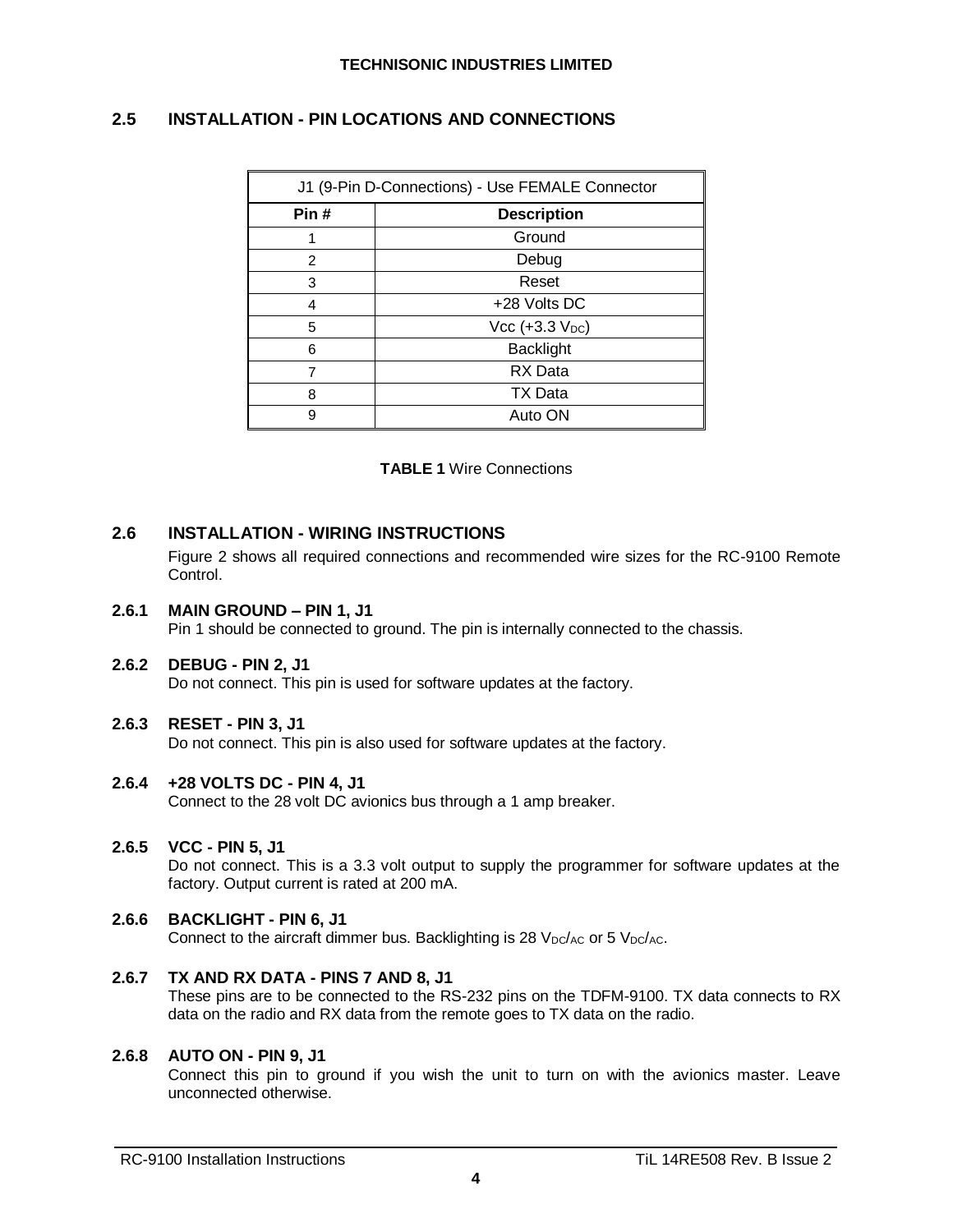**MATERIAL** 

### FIGURE 2 Wiring Connections and Notes for the RC-9100

 $5\phantom{.0}$ 

⁄15\ CONNECT THIS PIN TO GROUND IF YOU WISH THE UNIT TO TURN ON WITH THE AMONICS MASTER. LEAVE UNCONNECTED OTHERWISE

- TO BE CONNECTED TO THE RS-232 PORT ON THE TDFM-9100 TRANSCEIVER. /IA
- 13) THE USE OF RED DISPLAYS SHOULD BE MINIMIZED OR AVOIDED SO AS NOT TO DETRACT FROM THE ATTENTION GETTING CHARACTERISTICS NEEDED IN WARNING AND CAUTION ANNUNCIATORS. RED SHOULD BE USED TO ANNUNCIATE EMERGENCY CONDITIONS REQUIRING IMMEDIATE RESPONSE BY THE FLIGHT CREW, UNITS WITH RED DISPLAYS SHOULD NOT BE LOCATED IN CLOSE PROXIMITY TO WARNING AND CAUTION ANNUNCIATORS. THE INSTALLATION OF UNITS WITH RED DISPLAYS MUST BE EVALUATED ON A CASE BY CASE BASIS TO ENSURE THAT THE EFFECTIVENESS OF THE WARNING AND CAUTION ANNUNCIATORS IS NOT ADVERSELY AFFECTED,
- 12) REFER TO THE AIRCRAFT STRUCTURAL REPAIR MANUAL AND THE MAINTENANCE MANUAL FOR INSTRUCTIONS AND INFORMATION PERTINENT TO THIS INSTALLATION.
- 
- 11) TEST THE SYSTEM IN ACCORDANCE WITH THE POST-INSTALLATION TEST PROCEDURE IN THE INSTALLATION AND OPERATING INSTRUCTIONS MANUAL.

∕IO\ INSTALLATION OF TRANSCEIVER IAW AC 43.13—1B CHAPTER 4, SECTION 4 AND AC 43.13-2A, CHAPTER 2. PR3 1/2 DZUS RAIL OR EQUIVALENT MAY BE USED.

/9 CONNECT TO THE APPROPRIATE AIRCRAFT DIMMING BUSS.

/в THE RC-9100 BACK LIGHTING CIRCUIT CAN OPERATE FROM 5VAC OR 24VDC, MAKE SURE THE PROPER VOLTAGE IS SELECTED IN THE CONFIGURATION MENU.

**TECHNISONIC INDUSTRIES LIMITED** 

ÁÀ

28 VDC **BUS** 

SPEC. TECHNISONC INDUSTRIES LIMITED

KUXON

AN EQUIVALENT CIRCUIT BREAKER OR FUSE MAY BE USED.

6) ALL WIRE TO BE #22 AWG MINIMUM, UNLESS OTHERWISE SPECIFIED.

5) GROUNDING AND BONDING IAW AC 43.13-18 CHAPTER 11, SECTION 15.

4) FABRICATION & INSTALLATION OF WIRING HARNESS IAW AC 43.13-1B CHAPTER 11.

3) COAXIAL CABLE IAW MIL-C-17 UNLESS OTHERWISE SPECIFIED. DO NOT USE COAX WITH PVC INSULATION.

2) ALL CABLE IAW MIL-C-27500 UNLESS OTHERWISE SPECIFIED.

NOTES:

1) ALL WIRE IAW MIL-W-22759 UNLESS OTHERWISE SPECIFIED.

**DESCRIPTION** 

REMOTE CONTROL HEAD

CIRCUIT BREAKER, 1 AMP

**PART NUMBER** 

RC-9100

 $727 + 11 - 1$ 

Ad

 $\sqrt{8}$ 

 $\overline{3}$ 

8

6

9

 $\mathbf{I}$ 

RC-9100 REMOTE CONTROL

28 VDC POWER RX DATA

PANEL LIGHTING

POWER GROUND

TX DATA

AUTO ON

0B

**ITFM** 

 $\mathbf{1}$ 

⊕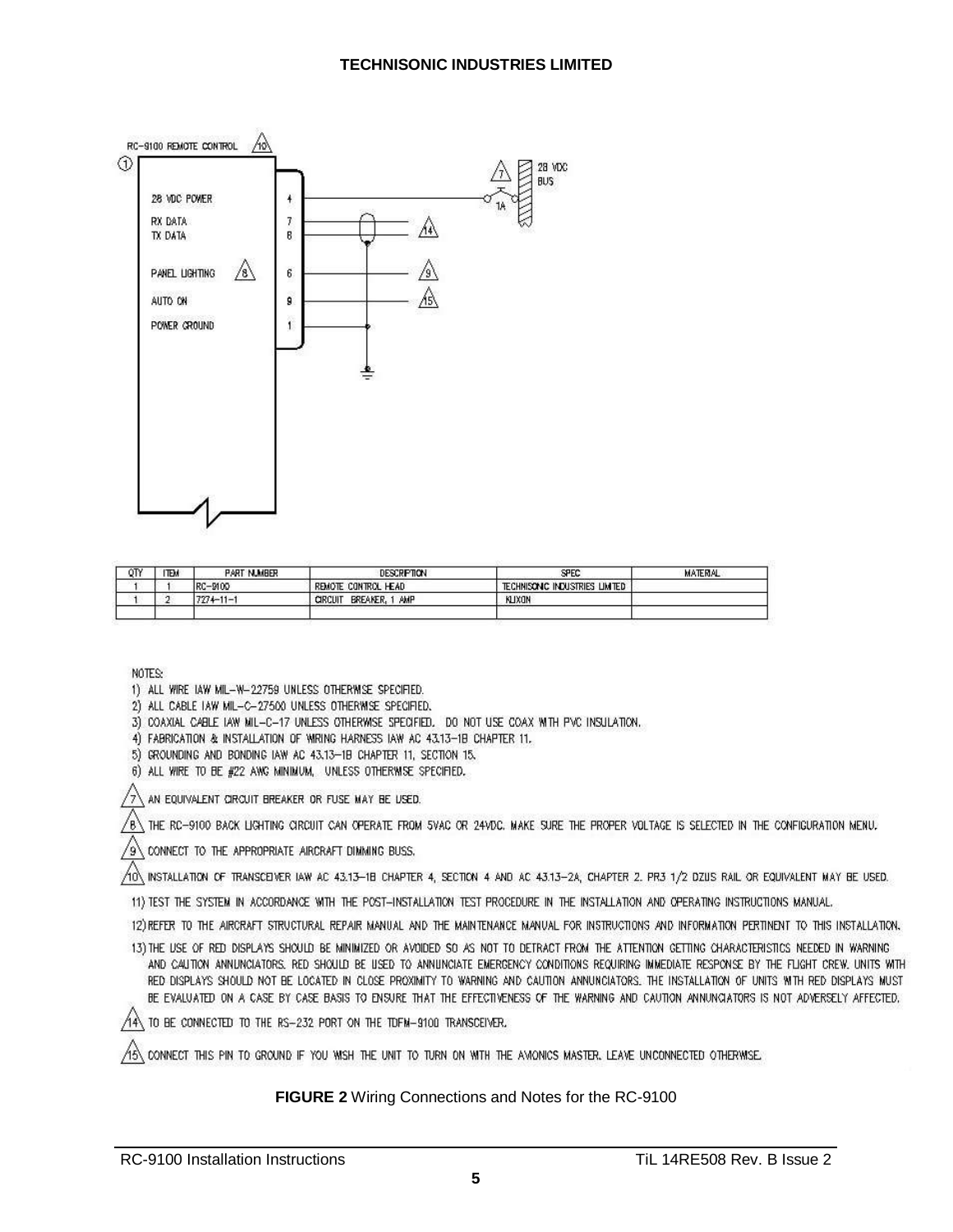# **POST INSTALLATION EMI TEST**

#### **2.7 APPENDIX TO INSTALLATION INSTRUCTIONS POST INSTALLATION EMI TEST**

#### **2.7.1 PURPOSE**

The purpose of this test is to identify any interference that the RC-9100 remote control head may cause with existing aircraft systems.

#### **2.7.2 TEST CONDITIONS**

The RC-9100 should be installed and function tested. The TDFM-9100 transceiver should be on throughout this test.

#### **2.7.3 METHODOLOGY**

Most of the EMI tests can be accomplished on the ground.

The GPS should be operational and navigating with at least the minimum compliment of satellites. The VHF comm should have the squelch open. VOR/DME receivers should be selected for display. If possible, set up a DME/Transponder ramp test set and adjust the output until the flags are out of view. The transponder and encoder should be monitored with ramp test equipment. Set the output of the transponder test set to 3 dB above the output necessary to achieve 90% reply. If possible, set the ADF to a nearby navigation station.

Switch the RC-9100 on and off as often as required.

Observe the GPS for any degradation in satellite status or availability or flags. Listen for any noise or detected audio signals on the VHF comm(s). Listen for any noise or detected audio signals on the VOR/LOC receiver audio; look for any movement of flags or needles on the VOR/LOC/GS navigation display(s).

List the power plant, fuel, and other electric instruments not already in the chart provided and note any anomalies that occur due to operation of the RC-9100. Assess the results.

If the aircraft is equipped with an autopilot or a stability augmentation system, then test fly the aircraft and verify that operation of the RC-9100 does not have adverse effects on these systems. After checking for gross effects at a safe altitude, fly a coupled ILS approach and look for any anomalies.

#### **2.7.4 RESULTS**

If the installed system passes all of the applicable EMI tests, then no further action is required. If interference is observed, then the interference must be assessed against the appropriate standards of airworthiness for the system in question. A complete discussion of all the standards of airworthiness to be applied in assessing EMI effects is beyond the scope of this document.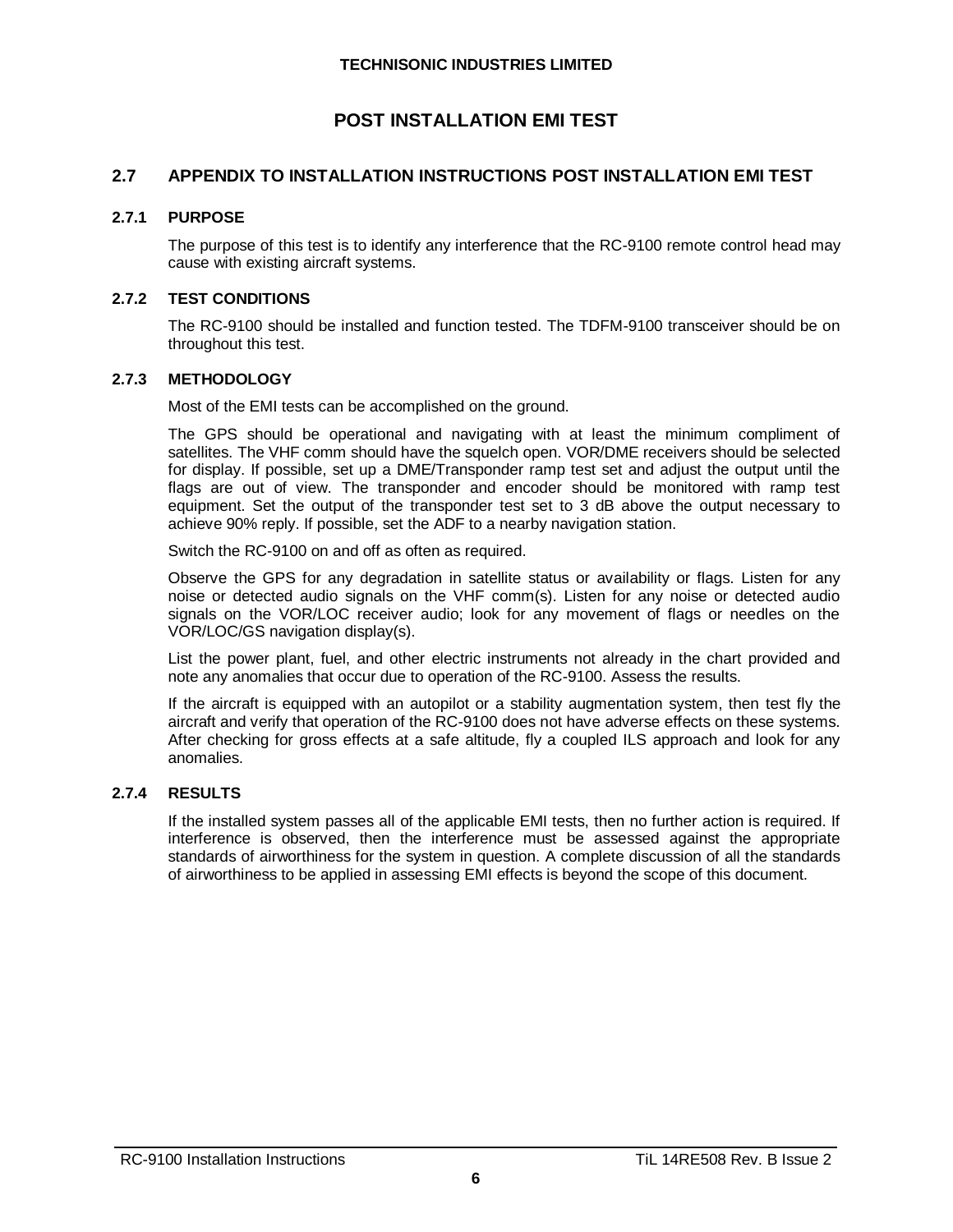#### **2.7.5 PROCEDURE**

List the power plant, fuel, and other electric instruments not already included in the chart below and note any anomalies that occur due to operation of the RC-9100. Assess the results.

| <b>STEP</b>             | <b>SYSTEM</b>            | <b>PASS</b> | <b>FAIL</b> | <b>NOTES</b> |
|-------------------------|--------------------------|-------------|-------------|--------------|
| $\mathbf{1}$            | Com 1 & 2                |             |             |              |
| $\overline{2}$          | Transponder & Encoder    |             |             |              |
| $\sqrt{3}$              | ADF 1 & 2                |             |             |              |
| $\overline{\mathbf{4}}$ | VG                       |             |             |              |
| $\sqrt{5}$              | Glideslope 1 & 2         |             |             |              |
| $\,6\,$                 | <b>VOR/LOC 1 &amp; 2</b> |             |             |              |
| $\overline{7}$          | Compass                  |             |             |              |
| $\,8\,$                 | Directional Gyro         |             |             |              |
| $\boldsymbol{9}$        | <b>Fuel Pressure</b>     |             |             |              |
| $10\,$                  | Oil Temp                 |             |             |              |
| 11                      | Amps                     |             |             |              |
| 12                      | <b>Bus Voltage</b>       |             |             |              |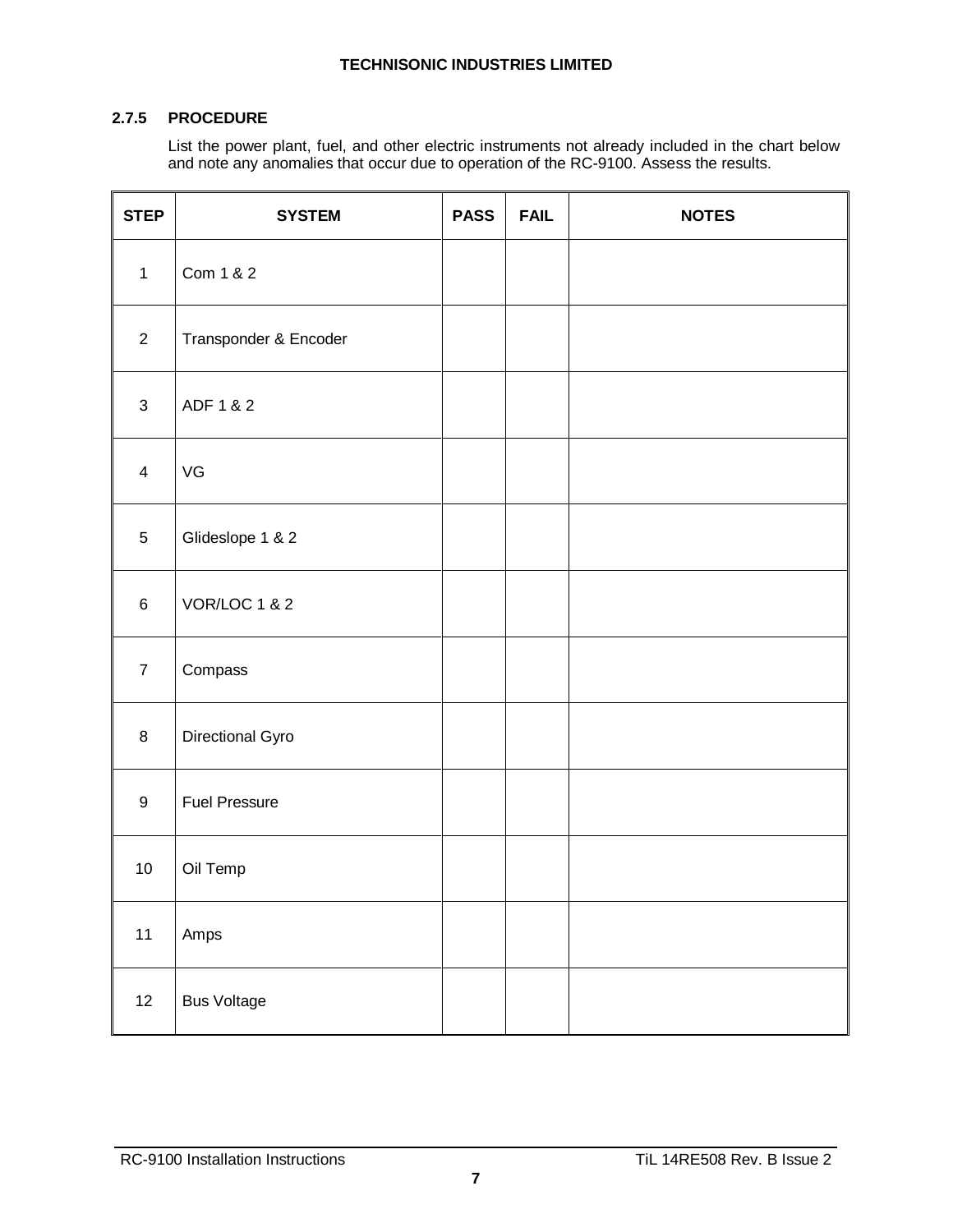| 13     | Fuel %                                |  |  |
|--------|---------------------------------------|--|--|
| 14     | <b>Ng</b>                             |  |  |
| 15     | <b>TOT</b>                            |  |  |
| 16     | Torque %                              |  |  |
| 17     | Enunciators                           |  |  |
| $18\,$ | Digital Clock                         |  |  |
| 19     | Oil Pressure                          |  |  |
| 20     | DME 1 & 2                             |  |  |
| 21     | GPS                                   |  |  |
| 22     | Autopilot                             |  |  |
| 23     | <b>Stability Augmentation Systems</b> |  |  |
| 24     | Coupled ILS Approach                  |  |  |
|        |                                       |  |  |
|        |                                       |  |  |
|        |                                       |  |  |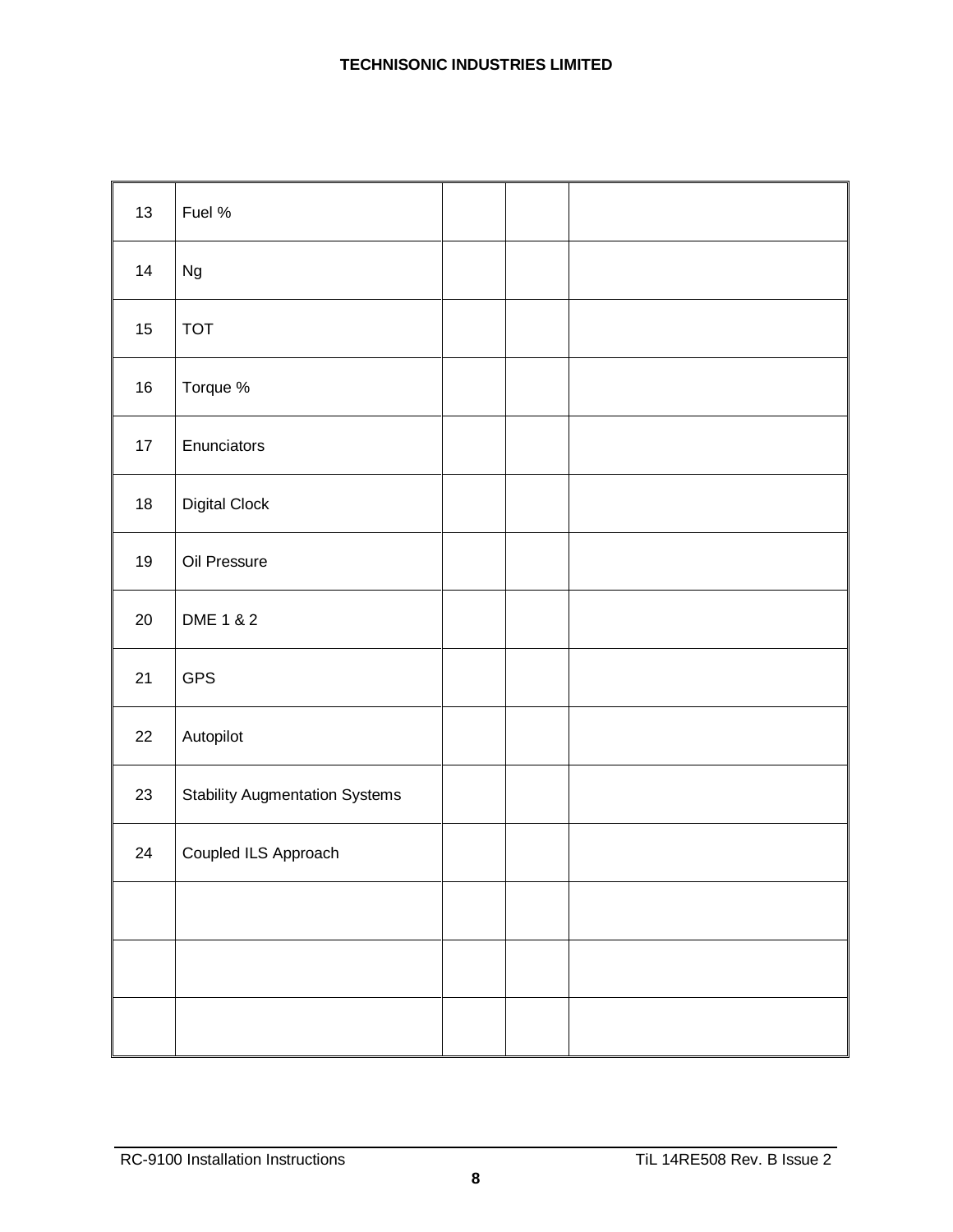# APPENDIX A

### **SUPPORT NOTES**

- For the latest Service Bulletin(s), refer to the Publication Index list under the section for this model (*login required*).
- For the latest Technical Information Bulletins, refer to the Publication Index list under the section for this model (*login required*).
- For the latest Software Release(s), refer to the Publication Index list under the section for this model's software/firmware history index (*login required*).

#### **ENVIRONMENTAL QUALIFICATION FORM**

| Model No:<br>Part No:<br>Description: | RC-9100<br>131281-1,-2<br>Airborne Transceiver Remote Control                                     |  |  |
|---------------------------------------|---------------------------------------------------------------------------------------------------|--|--|
| Manufacturer:                         | Technisonic Industries Limited<br>240 Traders Blvd.,<br>Mississauga, Ontario<br>Canada<br>L4Z 1W7 |  |  |
|                                       | Tel: 905-890-2113<br>Fax: 905-890-5338                                                            |  |  |
| Tested to:                            | RTCA / DO-160G<br>(December 8, 2010)                                                              |  |  |
| Date Tested:                          | Feb xx, 2014 – March xx, 2014                                                                     |  |  |
|                                       |                                                                                                   |  |  |

Test Report No: 14RExxx

| <b>CONDITIONS</b>                       | <b>SECTION</b> | <b>CATEGORY</b> | <b>COMMENTS</b> |
|-----------------------------------------|----------------|-----------------|-----------------|
| <b>Temperature and Altitude</b>         | 4.0            | A2, B1, C4, D1  |                 |
|                                         |                |                 |                 |
| Low Temperature - Survival              | 4.5.1          |                 | - 55 degrees C  |
| Low Temperature - Short Time Operating  | 4.5.1          |                 | - 40 degrees C  |
| Low Temperature - Operating             | 4.5.2          |                 | - 30 degrees C  |
| High Temperature - Survival             | 4.5.3          |                 | $+85$ degrees C |
| High Temperature - Short Time Operating | 4.5.3          |                 | +70 degrees C   |
| High Temperature - Operating            | 4.5.4          |                 | +70 degrees C   |
| In-Flight Loss of Cooling               | 4.5.5          |                 | Not applicable  |
|                                         |                |                 |                 |
| Altitude                                | 4.6.1          |                 | 50,000 feet     |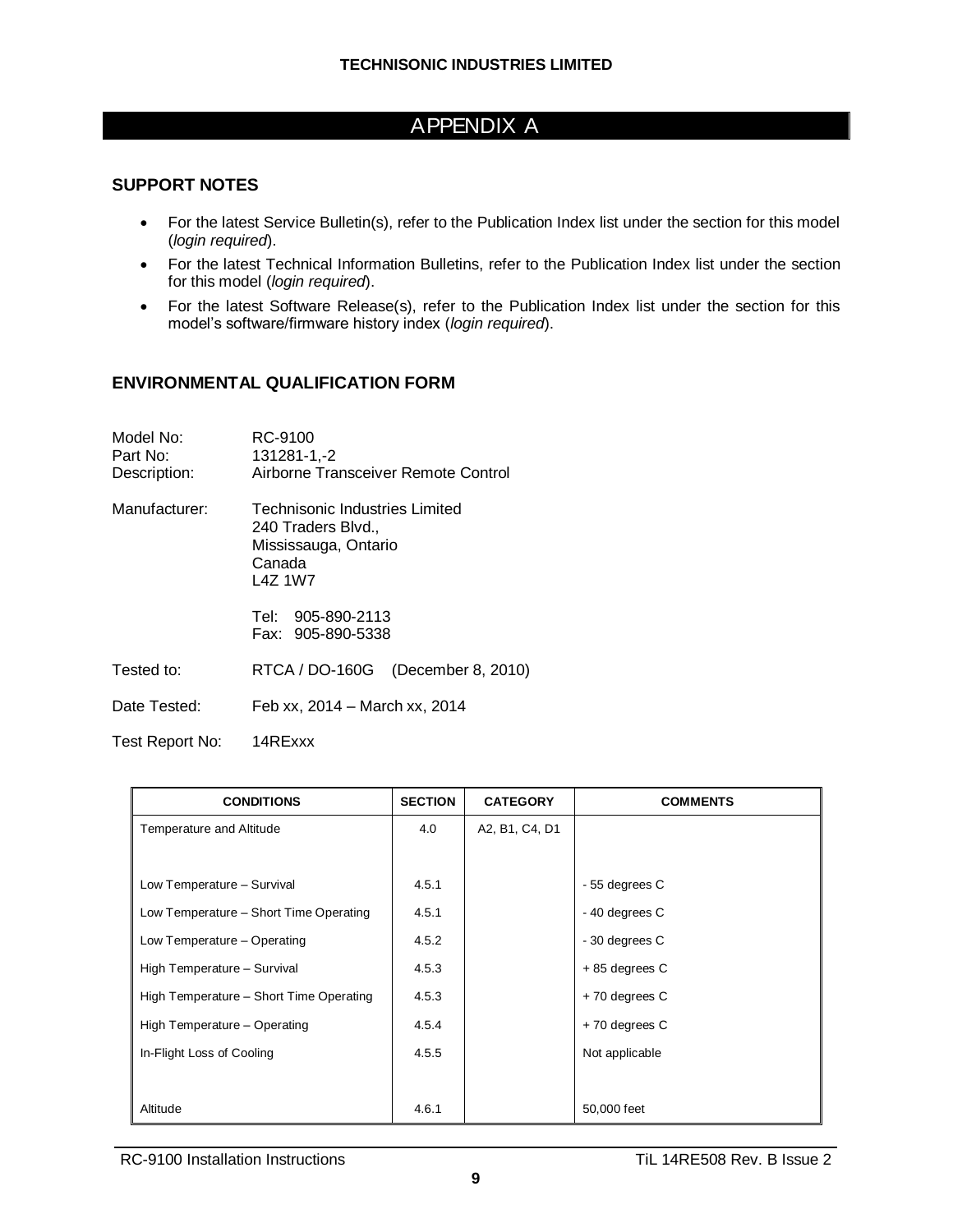| <b>CONDITIONS</b>                                 | <b>SECTION</b> | <b>CATEGORY</b> | <b>COMMENTS</b>                      |
|---------------------------------------------------|----------------|-----------------|--------------------------------------|
| Decompression                                     | 4.6.2          |                 | 50,000 feet                          |
| Overpressure                                      | 4.6.3          |                 | - 15,000 feet                        |
| Temperature Variation                             | 5.0            | B               | +/- 5 degrees C per minute           |
| Humidity                                          | 6.0            | A               | <b>Standard Humidity Environment</b> |
| Operational Shock and Crash Safety                | 7.0            | B               | <b>Standard Operational Shocks</b>   |
| Vibration                                         | 8.0            | S               | Sinusoidal Vibration - curve M       |
|                                                   |                | S               | Random Vibration - curve B           |
|                                                   |                | U               | Sine-On-Random Vibration - curve G   |
| <b>Explosive Atmosphere</b>                       | 9.0            | Х               | Not tested                           |
| Waterproofness                                    | 10.0           | X               | Not tested                           |
| <b>Fluids Susceptibility</b>                      | 11.0           | X               | Not tested                           |
| Sand and Dust                                     | 12.0           | X               | Not tested                           |
| Fungus                                            | 13.0           | X               | Not tested                           |
| Salt Fog Test                                     | 14.0           | X               | Not tested                           |
| Magnetic Effect                                   | 15.0           | Z               | Distance result was 0.21 meters      |
| Power Input                                       | 16.0           | B               | See NOTE-2                           |
| Voltage Spike                                     | 17.0           | B               |                                      |
| Audio Frequency Susceptibility                    | 18.0           | B               |                                      |
| <b>Induced Signal Susceptibility</b>              | 19.0           | <b>AC</b>       |                                      |
| Radio Frequency Susceptibility                    | 20.0           | T               | See NOTE-1                           |
| Radio Frequency Emission                          | 21.0           | м               | See NOTE-1                           |
| <b>Lightning Induced Transient Susceptibility</b> | 22.0           | X               | Not tested                           |
| <b>Lightning Direct Effects</b>                   | 23.0           | X               | Not tested                           |
| Icing                                             | 24.0           | X               | Not tested                           |
| Electrostatic Discharge                           | 25.0           | A               | 10 discharge locations were used     |
| Fire, Flammability                                | 26.0           | C               | Flammability - See NOTE-3            |
| <b>Other Tests</b>                                |                |                 |                                      |

| Remarks: |
|----------|
|----------|

|        | All testing was performed at Technisonic Industries unless otherwise indicated.           |
|--------|-------------------------------------------------------------------------------------------|
| NOTE-1 | Indicated test was performed by ULTRATECH LABS.                                           |
| NOTE-2 | Testing included subparagraph 16.6.1.3b: Requirement for Equipment with Digital Circuits. |
| NOTE-3 | Only applies to units with Mod 6 marked on the modifications label.                       |
|        |                                                                                           |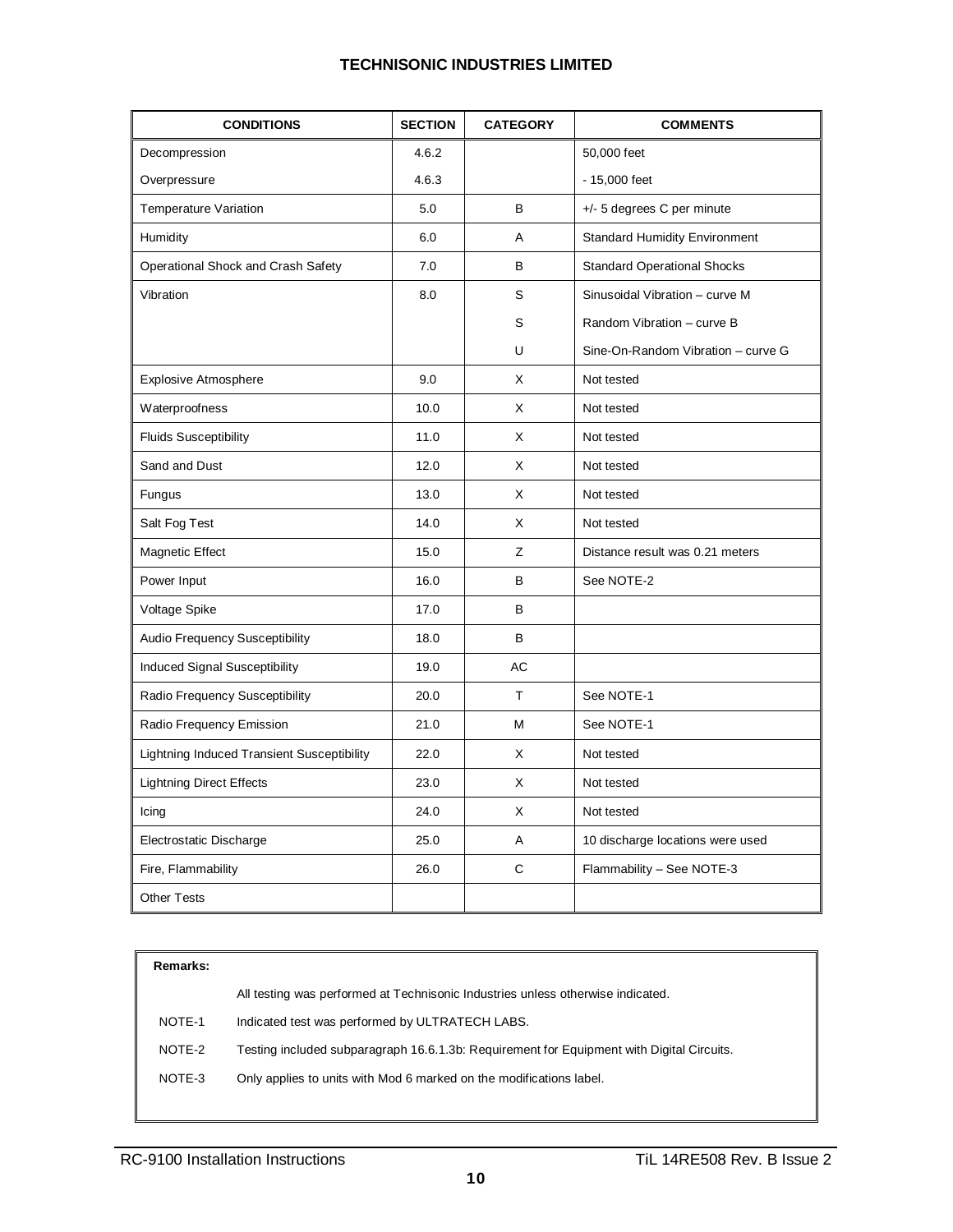**NOTES**